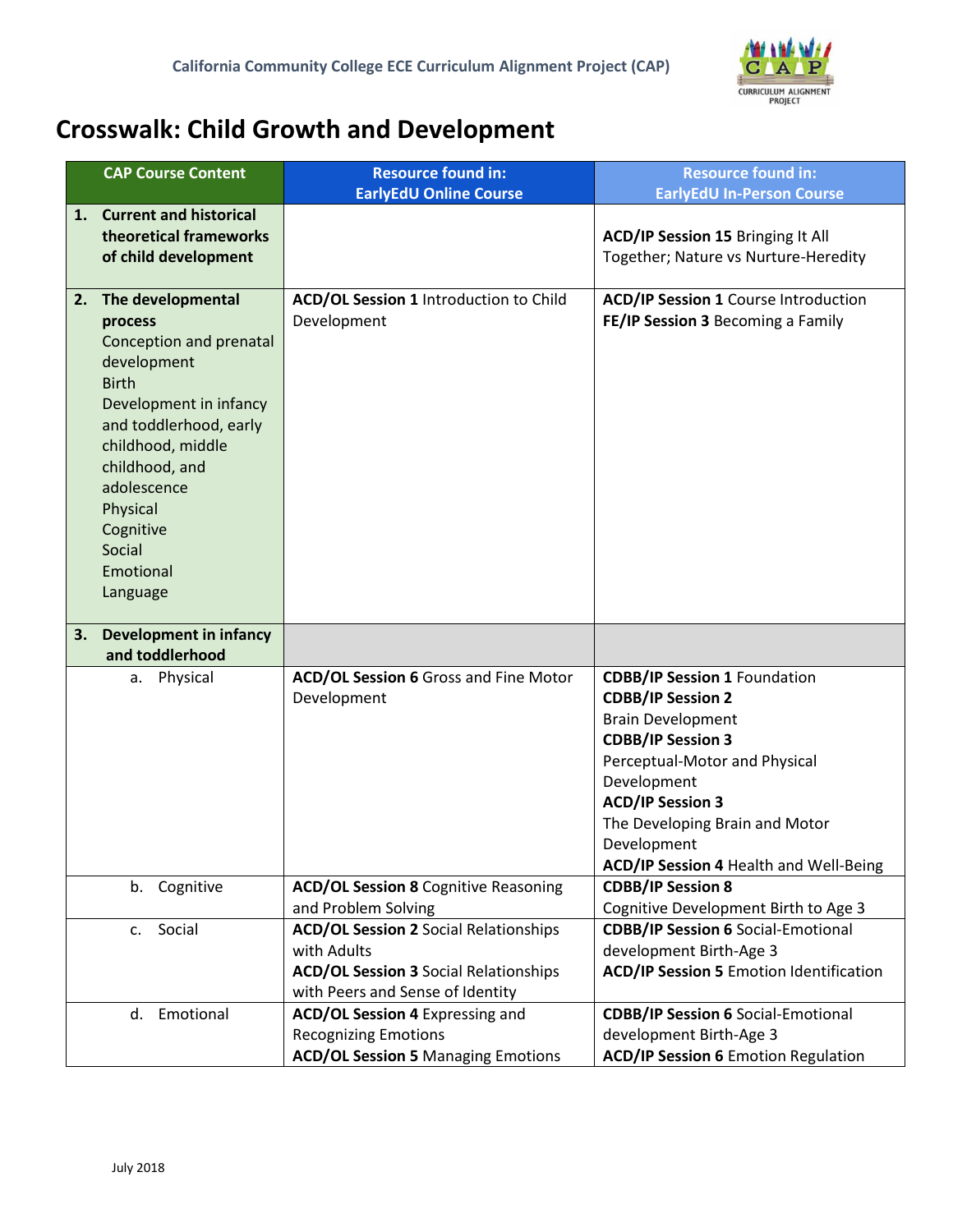

|                                   | <b>ACD/OL Session 11 Approaches to</b>       |                                                |
|-----------------------------------|----------------------------------------------|------------------------------------------------|
|                                   | Learning - Emotion and Behavior              |                                                |
|                                   | Regulation                                   |                                                |
| Language<br>e.                    | ACD/OL Session 10 Communication and          | <b>CDBB/IP Session 4 Language</b>              |
|                                   | Language                                     | Development Birth - 3                          |
|                                   |                                              | DLL/IP Session 2 First and Second              |
|                                   |                                              | Language Development                           |
|                                   |                                              | DLL/IP Session 3 Language Program              |
|                                   |                                              | Models                                         |
|                                   |                                              |                                                |
| <b>Development in early</b><br>4. |                                              |                                                |
| childhood                         |                                              |                                                |
| a. Physical                       | ACD/OL Session 6 Gross and Fine Motor        | <b>CDBB/IP Session 1 Foundation</b>            |
|                                   | Development                                  | <b>ACD/IP Session 3 The Developing Brain</b>   |
|                                   |                                              | and Motor Development                          |
|                                   |                                              | ACD/IP Session 4 Health and Well-Being         |
| b. Cognitive                      | <b>ACD/OL Session 8 Cognitive Reasoning</b>  | <b>ACD/IP Session 10 Executive Function</b>    |
|                                   | and Problem Solving                          | <b>ACD/IP Session 11</b>                       |
|                                   | <b>ACD/OL Session 9 Cognitive Symbolic</b>   | <b>Cognitive Processes Part 1</b>              |
|                                   | Representation                               | <b>ACD/IP Session 12</b>                       |
|                                   | ACD/OL Session 12 Approaches to              | Cognitive Processes Part 2 Concrete to         |
|                                   | Learning - Cognitive Regulation              | Abstract                                       |
|                                   | <b>ACD/OL Session 13 Approaches to</b>       |                                                |
|                                   | Learning - Curiosity, Initiative, Creativity |                                                |
| c. Social                         | <b>ACD/OL Session 2 Social Relationships</b> | <b>CDBB/IP Session 7 Social-Emotional</b>      |
|                                   | with Adults                                  | Development Ages 3 to 5                        |
|                                   | <b>ACD/OL Session 3 Social Relationships</b> | <b>ACD/IP Session 5 Emotion Identification</b> |
|                                   | with Peers                                   | <b>ACD/IP Session 7</b>                        |
|                                   |                                              | Children's Relationships with Adults           |
|                                   |                                              | <b>ACD/IP Session 8</b>                        |
|                                   |                                              | Children's Relationships with Peers            |
| Emotional<br>d.                   | <b>ACD/OL Session 4 Expressing and</b>       | <b>CDBB/IP Session 7 Social-Emotional</b>      |
|                                   | <b>Recognizing Emotions</b>                  | Development Ages 3 to 5                        |
|                                   | <b>ACD/OL Session 5 Managing Emotions</b>    | <b>ACD/IP Session 6</b> Emotion Regulation     |
|                                   | <b>ACD/OL Session 11 Approaches to</b>       |                                                |
|                                   | Learning - Emotion and Behavior              |                                                |
|                                   | Regulation                                   |                                                |
| Language<br>e.                    | ACD/OL Session 10 Communication and          | <b>CDBB/IP Session 5</b> Language and Literacy |
|                                   | Language                                     | $3$ to $5$                                     |
|                                   |                                              | ACD/IP Session 9 Communication and             |
|                                   |                                              | Language                                       |
|                                   |                                              | DLL/IP Session 5 Language and Literacy         |
| 5. Development in middle          |                                              |                                                |
| childhood                         |                                              |                                                |
| Physical<br>а.                    |                                              |                                                |
| Cognitive<br>b.                   |                                              |                                                |
| Social<br>c.                      |                                              |                                                |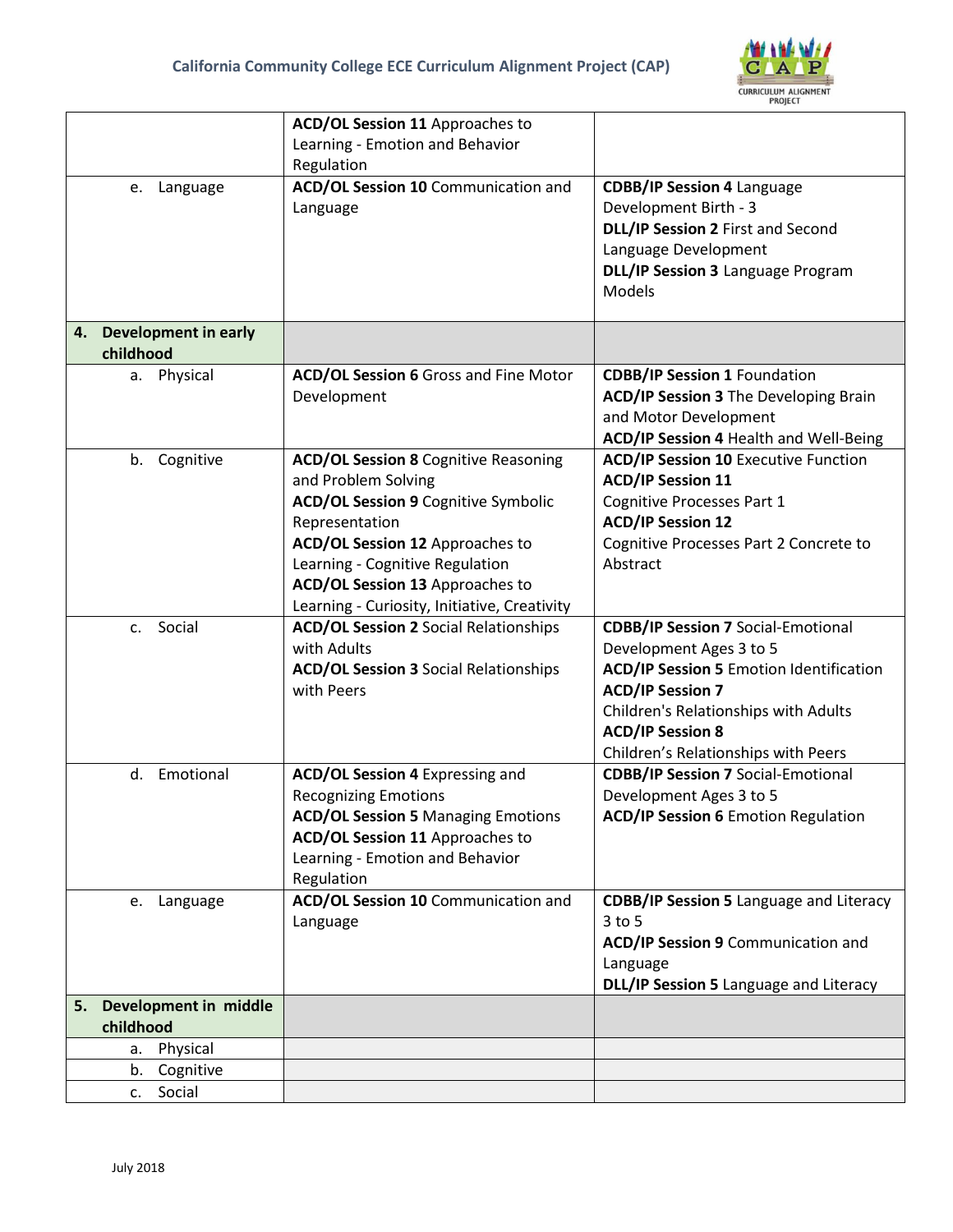

|    | Emotional<br>d.                 |                                          |                                    |
|----|---------------------------------|------------------------------------------|------------------------------------|
|    | Language<br>e.                  |                                          |                                    |
|    | 6. Development in               |                                          |                                    |
|    | adolescence                     |                                          |                                    |
|    | Physical<br>a.                  |                                          |                                    |
|    | Cognitive<br>b.                 |                                          |                                    |
|    | Social<br>c.                    |                                          |                                    |
|    | Emotional<br>d.                 |                                          |                                    |
|    | Language<br>e.                  |                                          |                                    |
|    | <b>Additional Developmental</b> |                                          |                                    |
|    | <b>Topics</b>                   |                                          |                                    |
| 7. | <b>Heredity and genetics</b>    |                                          |                                    |
|    | 8. Special needs                |                                          |                                    |
|    | 9. Gender role and              |                                          |                                    |
|    | identity                        |                                          |                                    |
|    | 10. Sexuality                   |                                          |                                    |
|    | 11. Bilingual development       | ACD/OL Session 10 Communication and      | <b>CDBB/IP Session 4 Language</b>  |
|    |                                 | Language                                 | Development Birth - 3              |
|    |                                 |                                          | ACD/IP Session 9 Communication and |
|    |                                 |                                          | Language                           |
|    |                                 |                                          | DLL/IP Session 1 Frameworks and    |
|    |                                 |                                          | Foundations                        |
|    |                                 |                                          | DLL/IP Session 2 First and Second  |
|    |                                 |                                          | Language Development               |
|    |                                 |                                          | DLL/IP Session 3 Language Program  |
|    |                                 |                                          | Models                             |
|    | 12. Risk factors and            |                                          |                                    |
|    | warning signs                   |                                          |                                    |
|    | CAP Objective 4 (topics not     | <b>ACD/OL Session 14 Bringing it All</b> |                                    |
|    | clearly identified in content   | Together                                 |                                    |
|    | list) Evaluate the influence    |                                          |                                    |
|    | of multiple contexts on         |                                          |                                    |
|    | children's development.         |                                          |                                    |

| Abbreviation | <b>EarlyEdU Course Name</b> | EarlyEdU<br>Format | <b>EarlyEdU Classification</b> |
|--------------|-----------------------------|--------------------|--------------------------------|
| ACD/OL       | Applied Child Development   | Online             | Foundational                   |
| ACD/IP       | Applied Child Development   | In-person          | Foundational                   |
| FE/IP        | <b>Family Engagement</b>    | in-person          | Practice-based                 |